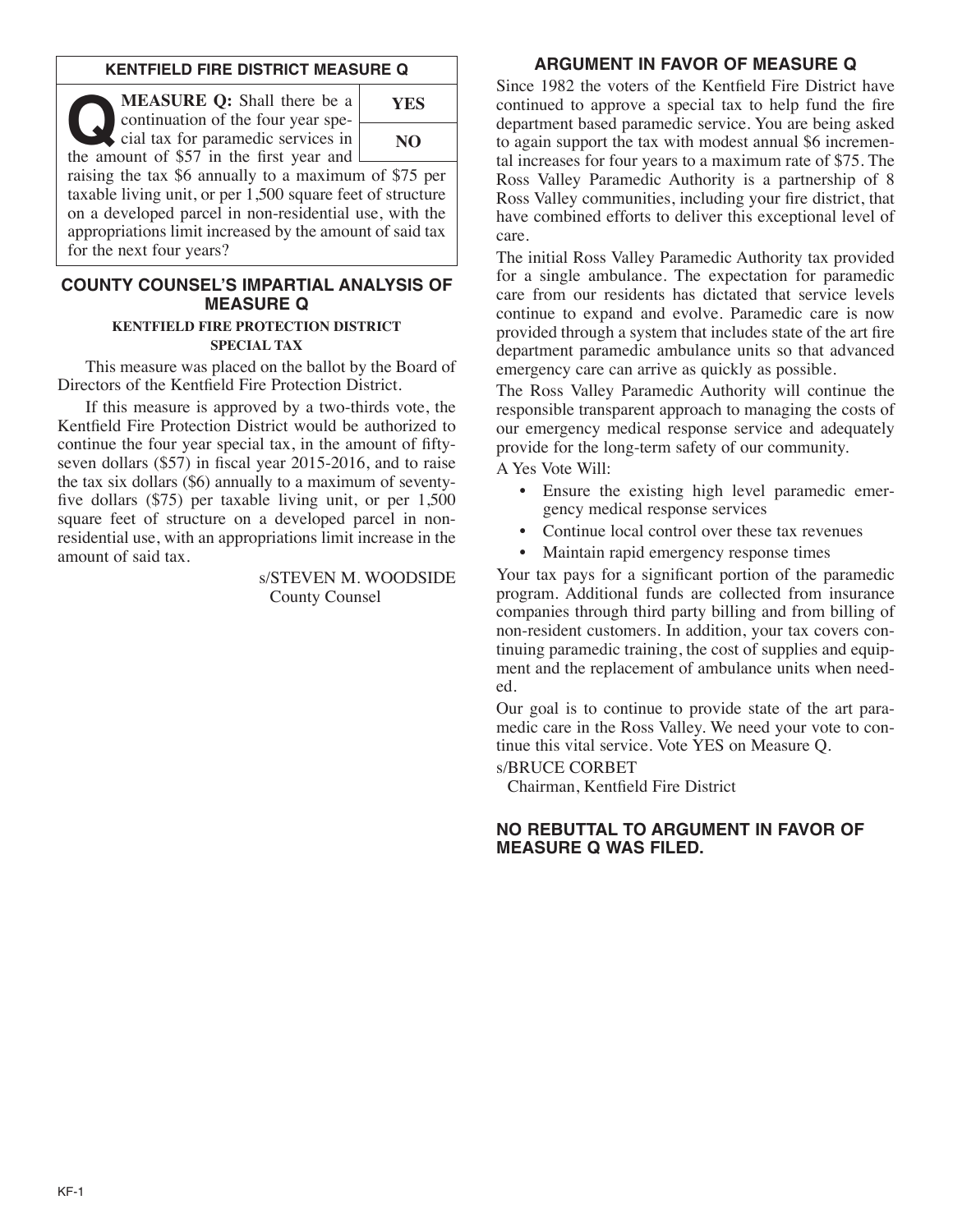## **ARGUMENT AGAINST MEASURE Q**

Citizens for Sustainable Pension Plans recommends that you vote "NO" on Measure Q. Our reasoning follows:

- Measure O requests taxpayer money to provide services that should be funded through the normal operating revenues of the District.
- The District has asked for funding to mask the systematic mismanagement of their operations.
- Money is fungible. A "YES" vote on Measure Q is a vote to allow our elected officials to avoid setting priorities and allocating funds appropriately.
- The systematic mismanagement of operations is highlighted through excessive pensions and retiree medical plans.

Mismanaged pensions and other retirement plans are endemic in the public sector and the District is no exception. These plans suffer from major problems:

- The plans are extremely generous. The value of the plans dwarfs the value of corresponding plans provided in the private sector.
- In addition to their lavish plan costs, the plans are subject to extreme cost fluctuations and risk. The costs of plans are based upon very optimistic assumptions. Unless those assumptions are met (and they have not been this century), there is a funding shortfall (i.e., unfunded liability). This shortfall is recovered through increased contributions from the District (i.e., the taxpayer).
- These higher contributions come at a cost. Either the District reduces services or it requests more money. Measure Q is an example of a request for more money from the taxpayer.

If taxpayers vote for Measure Q, they are enabling the District to continue its mismanagement by maintaining its rich and financially volatile retirement plans. A better idea is that the District reform its plans to stabilize its budget and to eliminate the need for taxpayer requests such as Measure Q.

Vote against this measure!

## s/JODY MORALES

Founder and President, Citizens for Sustainable Pension Plans

# **REBUTTAL TO ARGUMENT AGAINST MEASURE Q**

Although we understand CSPP's concerns about pension costs cited in the argument against Measure Q, this Measure is about supporting existing critical public safety services. Linking 'not supporting Measure Q' because of employee pensions is a well-intended political statement that is not fact-based. The Ross Valley Paramedic Authority (RVPA) exists to support a well-integrated, community based program that seeks to reduce costs through efficiencies gained through a shared service with the other Ross Valley towns and does not directly employ staff nor is directly responsible for public pension liabilities.

- Measure Q's \$6 annual increase for four years will ensure the continued provision of these critical emergency services for residents.
- The RVPA has been voter-funded since being founded in 1983. It is one of the longest running and most successful regional agency partnerships in Marin.
- Due to the cost associated with providing paramedic first response and ambulance transport services, each of the eight communities in the Ross Valley, including Kentfield Fire District, formed the RVPA partnership in order to share the costs of the program, which saves taxpayer dollars.
- The RVPA parcel tax funds are only used to provide emergency response, fire department based, advanced life support paramedic services.
- Because of the funding support of the RVPA property tax, there is no direct cost to Ross Valley residents for paramedic care or emergency ambulance transportation to the hospital.
- We urge your support of Measure Q.

s/RALPH C McLERAN Director, Kentfield Fire District s/GERALD DOHERTY